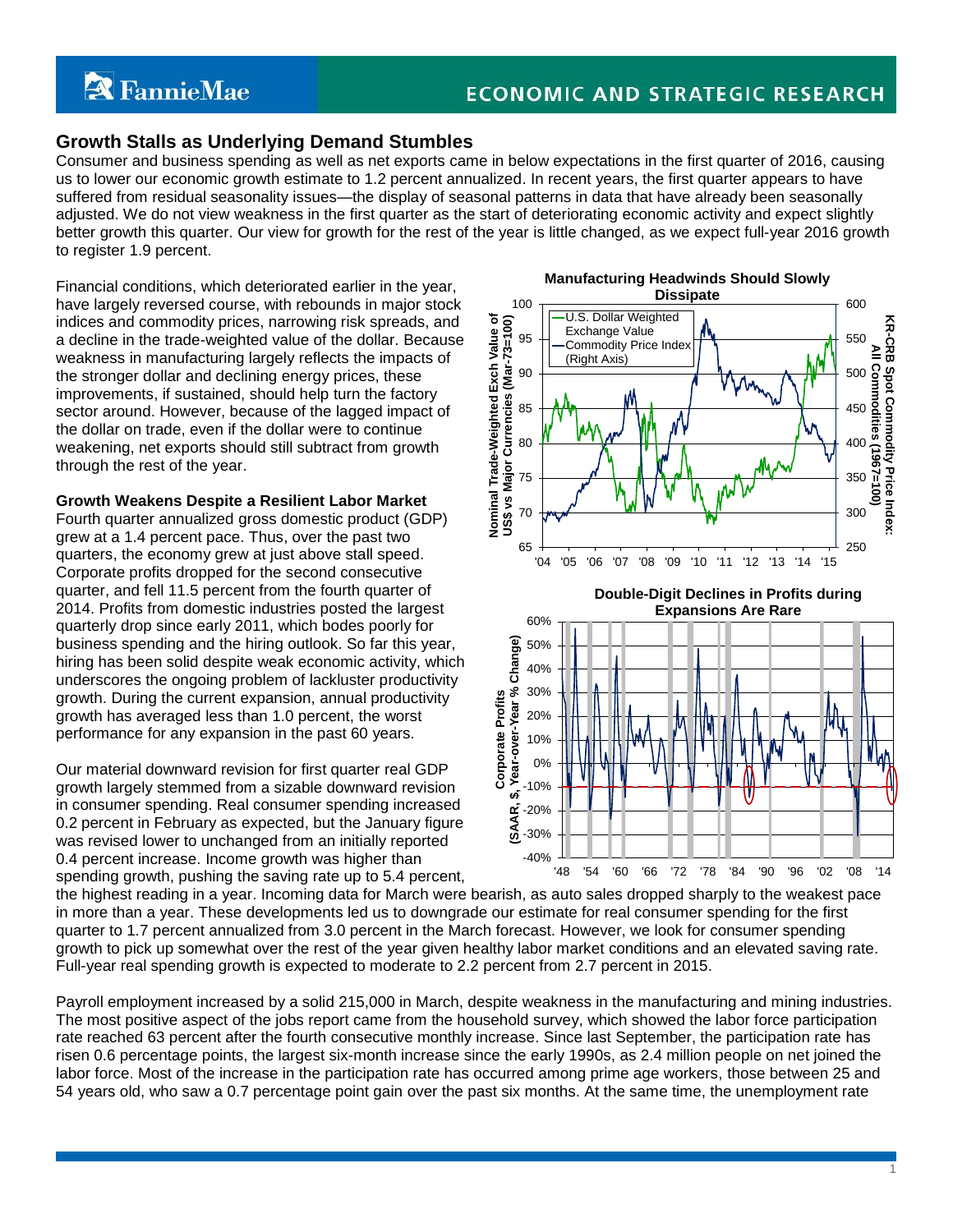was just 0.1 percentage points higher. Expansion of the labor force amid solid job growth has helped arrest the decline in the unemployment rate, and, combined with anemic productivity growth, may help explain the failure of wages to accelerate more rapidly. The rise in the participation rate is consistent with Fed Chair Yellen's view that meaningful slack remains in the labor market. This view suggests the normalization of monetary policy will be gradual.

The February factory orders report included a downward revision and argued for a lower estimate for first quarter economic growth. Core capital goods shipments — a proxy for the business equipment spending component in GDP  $\cdot$ fell more than previously estimated. The leading indicator for shipments, core capital goods orders, also received a downgrade. Since reaching an expansion high in



September 2014, when crude oil prices began their descent and the dollar started to surge, core capital goods orders have fallen by 9.5 percent, sending a gloomy signal regarding the outlook for business capital spending. Recent trends in core orders suggest that business equipment spending likely declined in the first quarter for a second consecutive quarter, which would mark the first back-to-back drops since mid-2013.

Results from purchasing manager surveys were more upbeat, however. The Institute for Supply Management manufacturing survey showed activity moved into expansionary territory in March for the first time in six months. The new orders component posted the biggest jump since August 2009. Despite the survey's improving outlook, we believe that it is premature to declare that manufacturing has turned the corner.



In addition to weakening consumer and business capital spending, trade, inventory, and business investment in structures likely weighed sizably on first quarter GDP. The February trade deficit was wider than anticipated, and the January figure was revised to be wider than previously reported. Incoming data on inventory investment also underscored the painful correction process from last year's unsustainable inventory accumulation, but less inventory build in the first quarter also suggests better prospects for growth in the second quarter. While crude oil prices are off their lows, with West Texas Intermediate oil prices hovering near \$40 per barrel at the time of this writing, non-residential investment in mining exploration, shafts, and wells will likely remain a drag on growth for some time through lingering pass-through from still low oil prices. The number of active rotary rigs fell 60.8 percent at an annual rate in the first quarter, and more declines are expected in the current quarter, albeit at a more modest pace. Combined, net exports, inventory investment, and nonresidential investment in structures should shave more than 1.0 percentage point from real GDP in the first quarter.

### **The Fed Proceeds Slowly**

The minutes from the March 15-16 Federal Open Market Committee meeting highlighted downside risks to global economic and financial developments as well as lower inflation expectations as reasons for a cautious approach to rate hikes. An April rate hike is off the table as several members were concerned that it would convey an inappropriate "sense of urgency." Recent speeches by Fed officials, including the Chair and New York Fed President William Dudley, struck a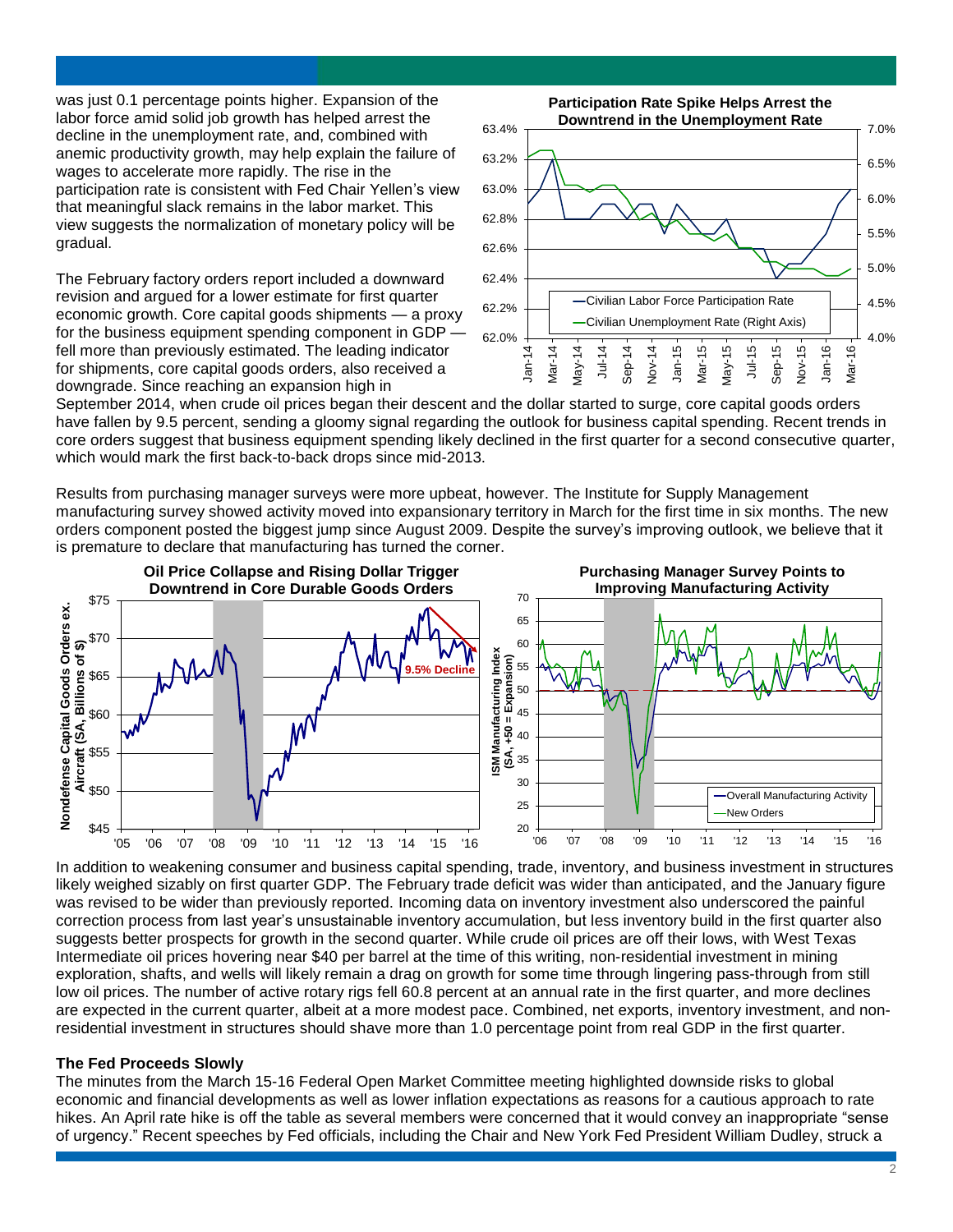dovish tone, noting that the risks to the outlooks for growth and inflation are tilted to the downside. The uptrend in the labor force participation rate and subdued wage pressure suggest Fed leadership feels less urgency for the second fed funds rate hike. While core inflation has picked up recently, the Fed will look for more concrete evidence that such firming will be sustained. The downward pressure on inflation from commodity prices is fading. However, the increase in the rent components of consumer prices, which were the single-biggest contributors to accelerating core inflation in the past year, should moderate going forward as new supply mitigates a shortage of rental housing. We now expect only one rate hike in 2016, most likely in September, compared with an expectation of two hikes in our March forecast. The vote on the U.K. referendum to leave the European Union, which will occur only a week after the June 14-15 Federal Open Market Committee meeting, presents meaningful event risk. Thus, we believe a June rate hike is highly unlikely given the Fed's emphasis on global stability. Fed funds futures do not price in a 25 basis point hike until the second half of 2017.

#### **Housing Affordability Constrains**

Housing indicators continue to be mixed. On the negative side, existing home sales dropped sharply in February, and new home sales rebounded only modestly following a steep decline in January. Over the past year, new home sales have moved sideways after gradually trending up in the prior years. Home builders' sentiment, which has declined from a recent peak last October, held steady in March at the lowest reading since May 2015. The forward-looking component, sales expectations over the next six months, fell sharply in March to the lowest reading in a year.



On the positive side, housing starts rose in February for the first time in three months, driven by strength in the singlefamily segment, which has been trending up over the past year. Meanwhile, multifamily starts have been moving lower since reaching an expansion high in June 2015. Overall, the trend in the multifamily segment remains positive, especially in some of the energy-dependent metropolitan areas, which have seen elevated levels of new supply complete and come

online just as some of these local economies are getting hit by lingering low oil prices. (For more information on rental market conditions, read the [April 2016 Multifamily](http://www.fanniemae.com/resources/file/research/emma/pdf/MF_Market_Commentary_041516.pdf)  [Market Commentary\)](http://www.fanniemae.com/resources/file/research/emma/pdf/MF_Market_Commentary_041516.pdf).

Some of the softness in home sales likely reflects the lack of supply of homes for sale, especially in the lower-priced segment. The inventory of completed new homes remains extremely low by historical standards, which may have restrained buyer traffic. While single-family housing completions have gradually trended up since reaching their lows in 2010, the increase has been concentrated in large, less affordable homes.

For existing homes, inventory at the lower end is also quite lean. Listings are not keeping pace with demand, which has boosted lower-tier home prices by more than for higher-end homes, according to data from CoreLogic and Case-Shiller.

**New Home Construction Is Skewed towards Larger Homes**